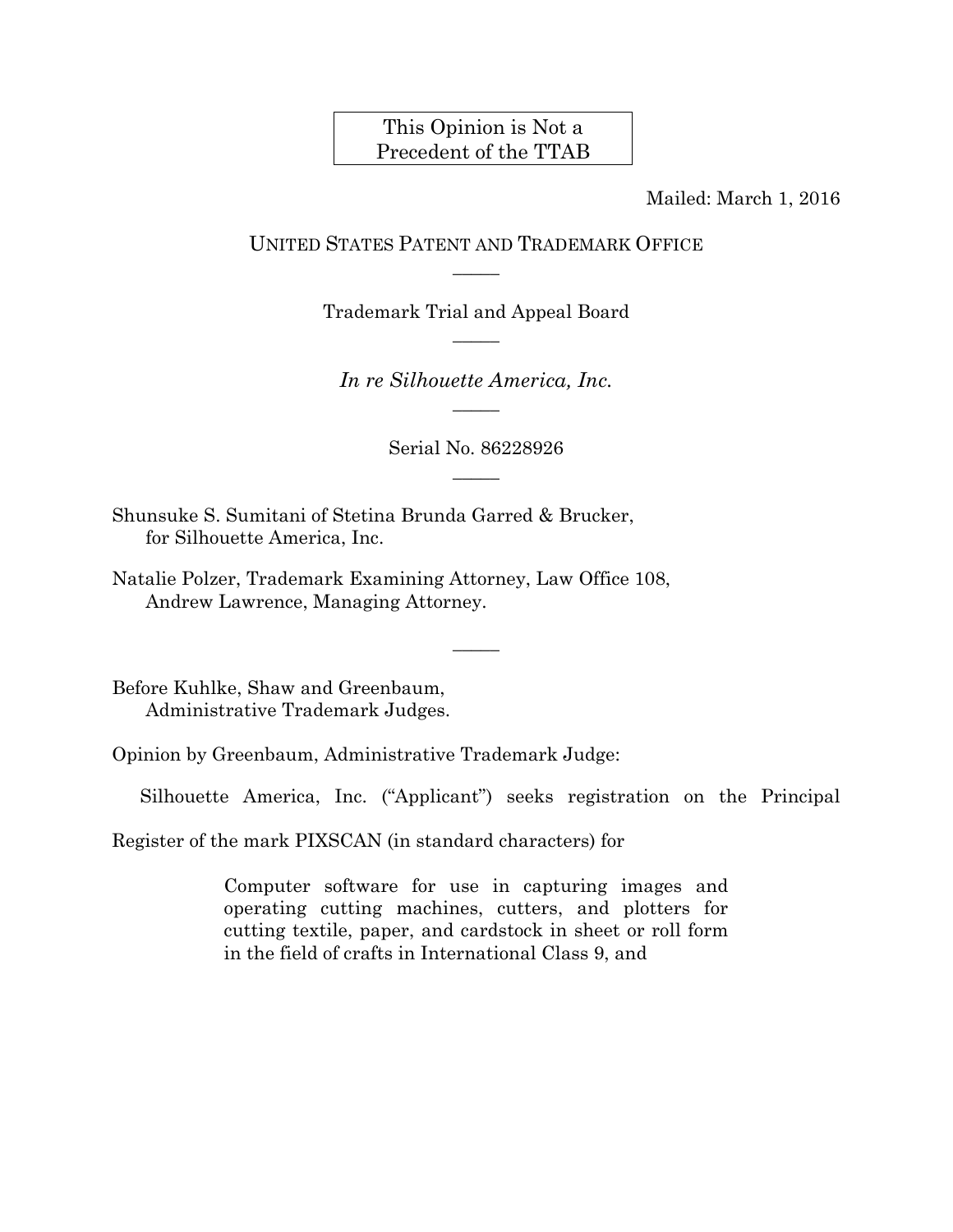Cutting mats for capturing images from which designs for cutting machines for textile, paper and cardstock are generated in International Class 16.1

The Trademark Examining Attorney has refused registration of Applicant's mark under Section 2(e)(1) of the Trademark Act, 15 U.S.C. § 1052(e)(1), on the ground that Applicant's mark is merely descriptive of the identified goods in each class.

After the Trademark Examining Attorney made the refusal final, Applicant appealed to this Board. We affirm the refusal to register in each class.

I. Evidentiary Issue

l

Before proceeding to the merits of the refusal, we address an evidentiary matter. With its appeal, Applicant submitted for the first time screenshots from third-party websites discussing the terms "pixel scan," "pick and scan," "pick-to-scan," and "scan pick." The Examining Attorney has objected on grounds of timeliness.

Trademark Rule 2.142(d) provides that the record in the application should be complete prior to the filing of an appeal. The Board ordinarily will not consider additional evidence submitted by an applicant or examining attorney after the appeal is filed. Thus, exhibits attached to a brief that were not made of record during examination are untimely, and generally will not be considered. *See, e.g., In re Fiat Grp. Mkt'g & Corporate Commc'ns S.p.A.*, 109 USPQ2d 1593, 1596 (TTAB 2014) (examining attorney's objection to applicant's submission of registrations with appeal brief sustained); *In re MC MC S.r.l.*, 88 USPQ2d 1378, 1379 n.3 (TTAB 2008)

<sup>&</sup>lt;sup>1</sup> Application Serial No. 86228926 was filed on March 21, 2014, based upon Applicant's allegation of a *bona fide* intention to use the mark in commerce under Section 1(b) of the Trademark Act.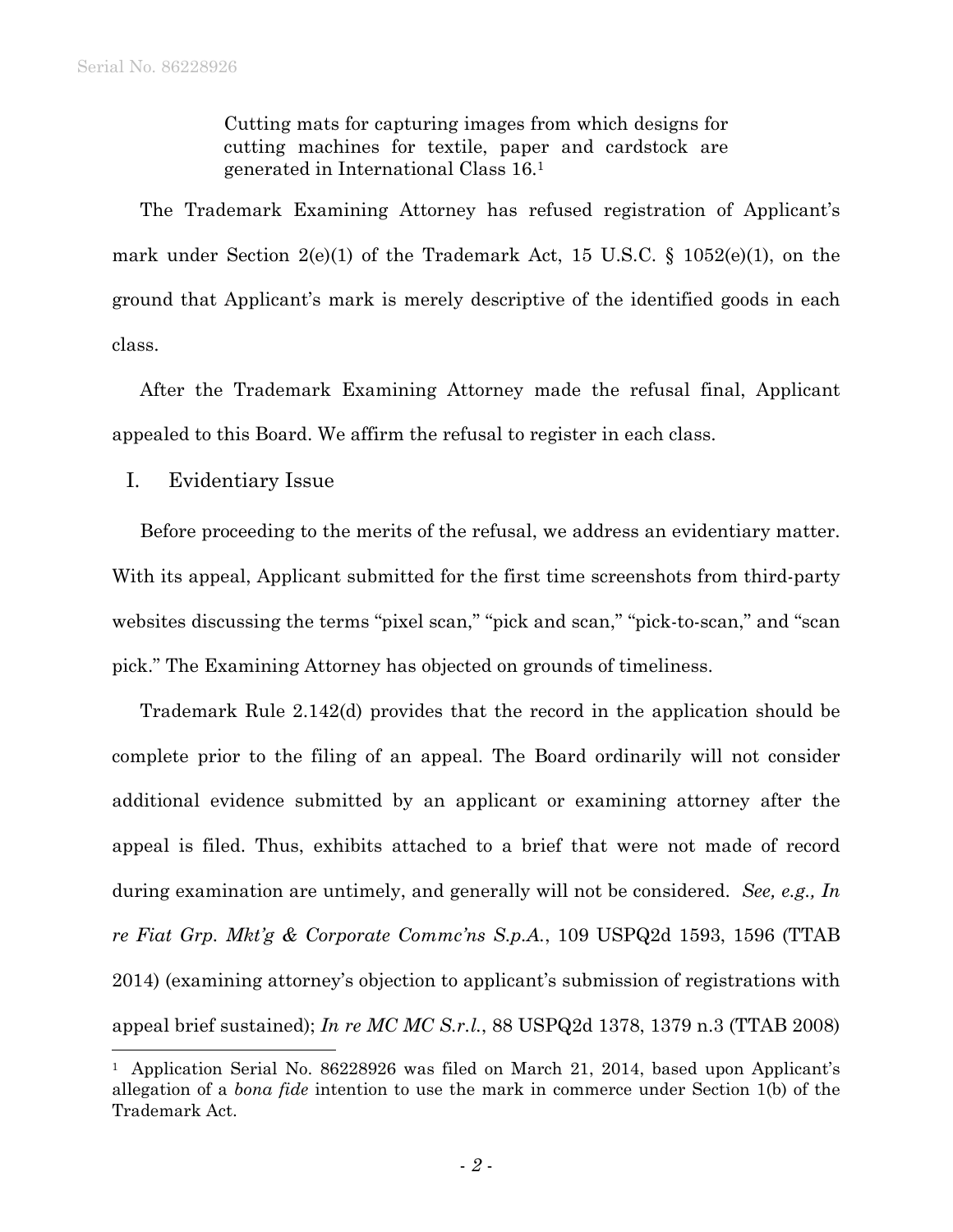(previously unsubmitted materials attached to applicant's brief not considered); *In re Tea and Sympathy Inc.*, 88 USPQ2d 1062, 1063 n.2 (TTAB 2008) (exhibits submitted for first time with applicant's appeal brief and declaration attached to reply brief not considered). On the same point, evidentiary references made in briefs but not supported by timely submissions may not be considered. *See In re Procter & Gamble Co.*, 105 USPQ2d 1119, 1120 (TTAB 2012). Accordingly, the objection is sustained, and we have not considered the evidence attached to Applicant's reply brief or any remarks relating thereto in the reply brief.

#### II. Applicable Law

Section 2(e)(1) of the Trademark Act provides for the refusal of registration of "a mark which, (1) when used on or in connection with the goods of the applicant is merely descriptive or deceptively misdescriptive of them." 15 U.S.C. § 1052(e)(1). A term is merely descriptive of goods or services within the meaning of Section 2(e)(1) "if it immediately conveys knowledge of a quality, feature, function, or characteristic of the goods or services with which it is used." *In re Chamber of Commerce of the U.S.*, 675 F.3d 1297, 102 USPQ2d 1217, 1219 (Fed. Cir. 2012) (quoting *In re Bayer Aktiengesellschaft*, 488 F.3d 960, 82 USPQ2d 1828, 1831 (Fed. Cir. 2007)). *See also In re Oppedahl & Larson LLP*, 373 F.3d 1171, 71 USPQ2d 1370, 1371 (Fed. Cir. 2004) (quoting *Estate of P.D. Beckwith, Inc. v. Comm'r*, 252 U.S. 538, 543 (1920) ("A mark is merely descriptive if it 'consist[s] merely of words descriptive of the qualities, ingredients or characteristics of' the goods or services related to the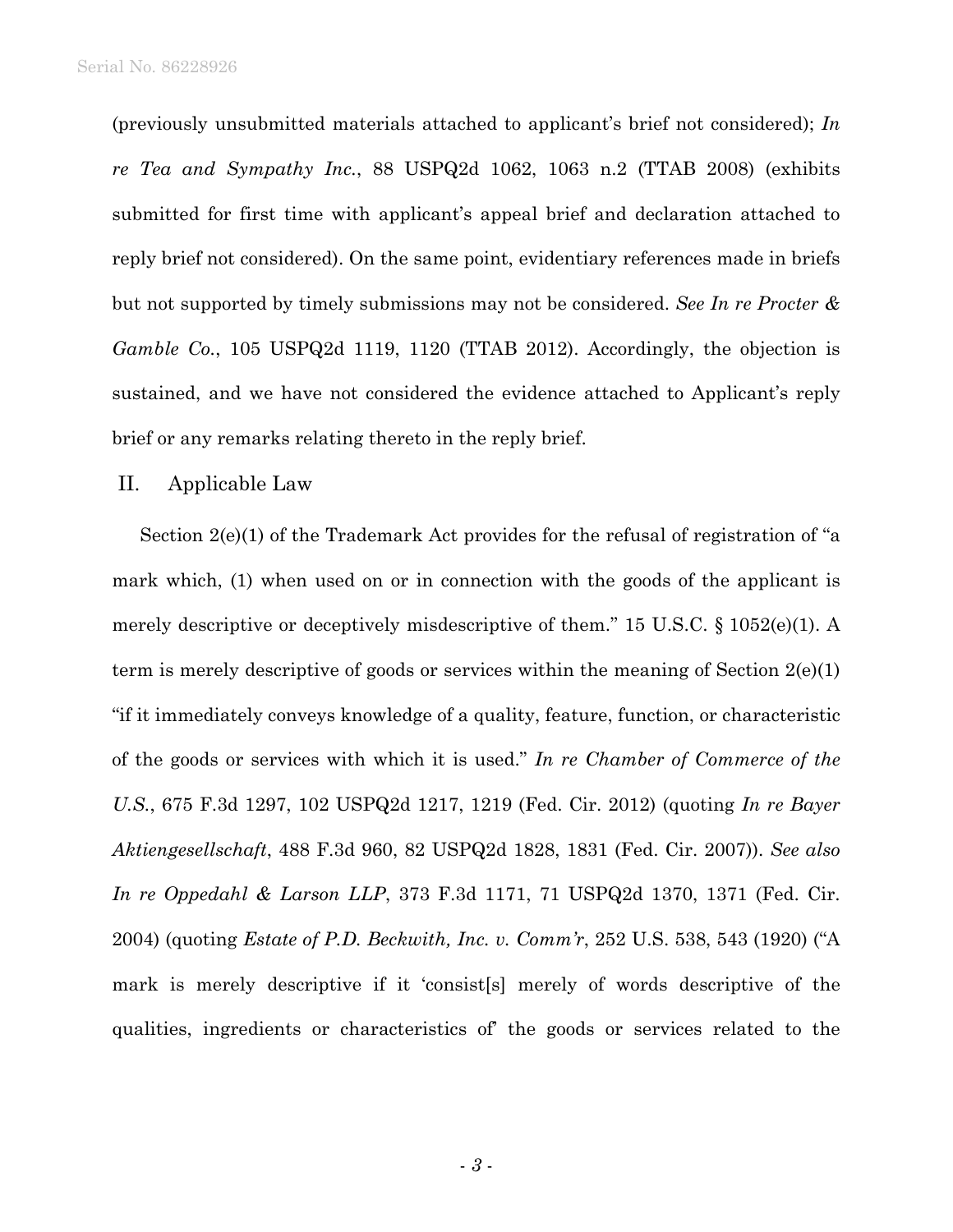mark.")), *cited with approval in In re TriVita, Inc.*, 783 F.3d 872, 114 USPQ2d 1574, 1575 (Fed. Cir. 2015).

The determination of whether a mark is merely descriptive must be made "in relation to the particular goods for which registration is sought, the context in which it is being used, and the possible significance that the term would have to the average purchaser of the goods because of the manner of its use or intended use." *Bayer Aktiengesellschaft*, 82 USPQ2d at 1831 (citing *In re Abcor Dev. Corp.*, 588 F.2d 811, 200 USPQ 215 (CCPA 1978)). In other words, the question is not whether someone presented only with the mark could guess the goods listed in the identification of goods. Rather, the question is whether someone who knows what the goods are will understand the mark to convey information about them. *DuoProSS Meditech Corp. v. Inviro Med. Devices, Ltd*., 695 F.3d 1247, 103 USPQ2d 1753, 1757 (Fed. Cir. 2012); *Abcor*, 200 USPQ at 218. In addition, it is not necessary, in order to find a mark merely descriptive, that the mark describe each feature of the goods, only that it describe a single, significant ingredient, quality, characteristic, function, feature, purpose or use of the goods. *Chamber of Commerce of the U.S.*, 102 USPQ2d at 1219 (quoting *In re Stereotaxis Inc.*, 429 F.3d 1039, 77 USPQ2d 1087, 1089 (Fed. Cir. 2005)); *In re Gyulay*, 820 F.2d 1216, 3 USPQ2d 1009 (Fed. Cir. 1987).

Where a mark consists of multiple words, the mere combination of descriptive words does not necessarily create a nondescriptive word or phrase. *In re Phoseon Tech., Inc.*, 103 USPQ2d 1822, 1823 (TTAB 2012); *In re Associated Theatre Clubs* 

- *4* -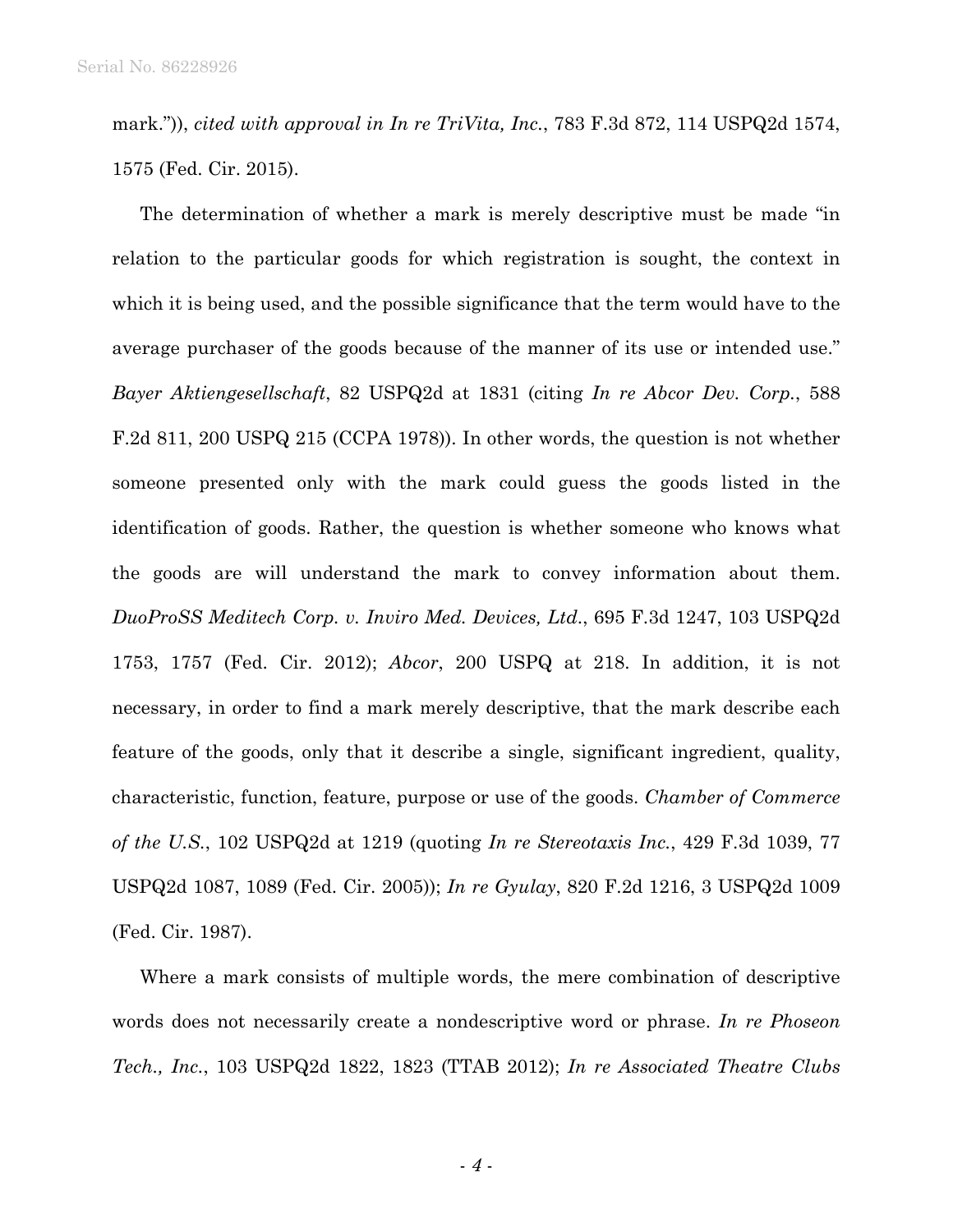*Co*., 9 USPQ2d 1660, 1662 (TTAB 1988). If each component retains its merely descriptive significance in relation to the goods or services, the combination results in a composite that is itself merely descriptive. *Oppedahl & Larson*, 71 USPQ2d at 1371. However, a mark comprising a combination of merely descriptive components is registrable if the combination of terms creates a unitary mark with a nondescriptive meaning, or a double entendre with one meaning being nondescriptive, or if the composite has an incongruous meaning as applied to the goods or services. *See In re Colonial Stores Inc.*, 394 F.2d 549, 157 USPQ 382 (CCPA 1968) (SUGAR & SPICE for "bakery products"); *In re Shutts*, 217 USPQ 363 (TTAB 1983) (SNO-RAKE for "a snow removal hand tool having a handle with a snow-removing head at one end, the head being of solid uninterrupted construction without prongs").

Last, as Applicant correctly points out, a mark comprising more than one element must be considered as a whole and should not be dissected; however, as the Examining Attorney aptly notes, we may consider the significance of each element separately in the course of evaluating the mark as a whole. *See DuoProSS*, 103 USPQ2d at 1756-57 (reversing the Board's denial of cancellation for  $\text{Snap.}'$  for medical devices as not merely descriptive, but noting that "[t]he Board to be sure, can ascertain the meaning and weight of each of the components that makes up the mark.").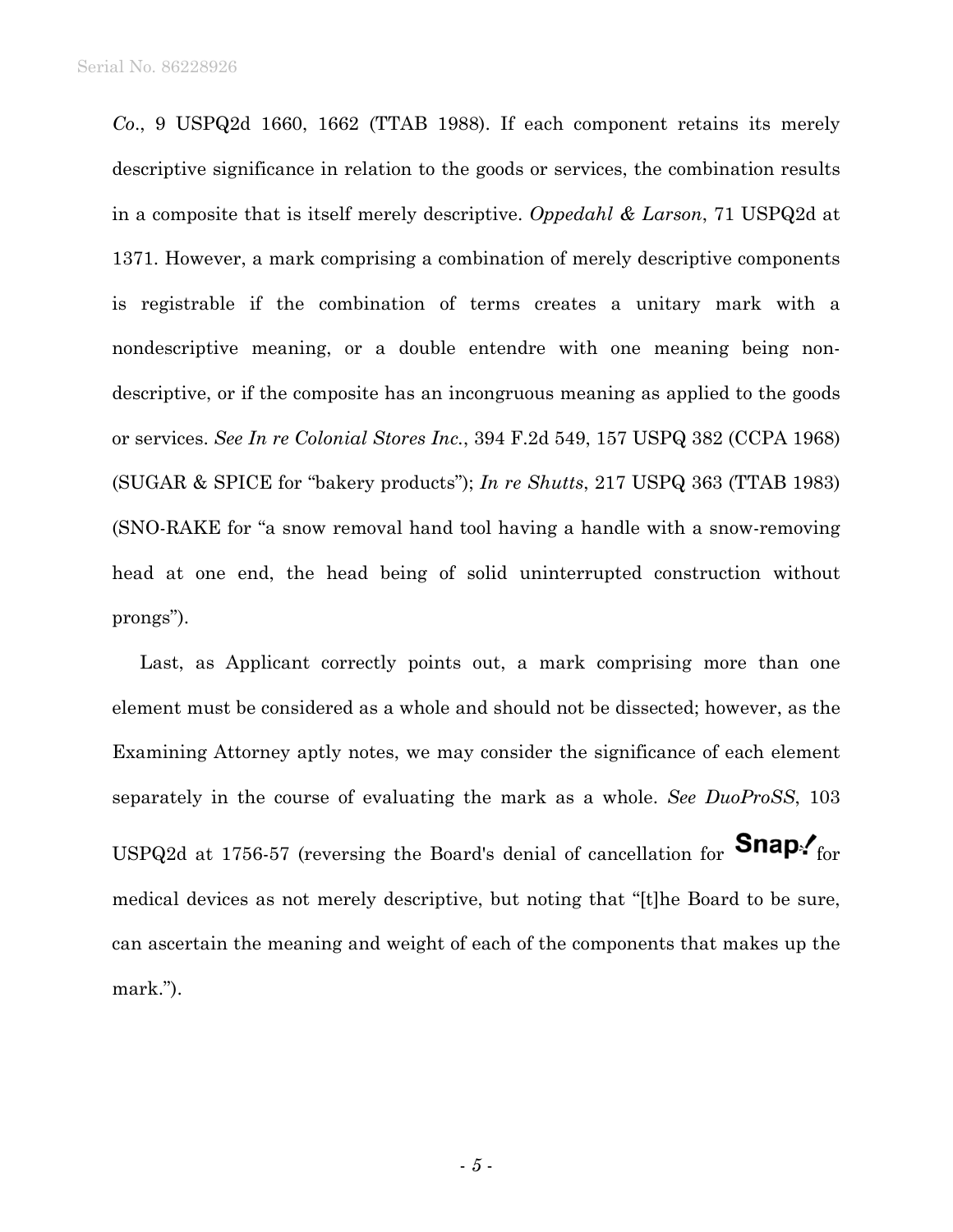### III. Analysis

The Examining Attorney relies on definitions for "pix" as meaning "pictures," and for "scan" as meaning "to use a piece of equipment to read and store information in digital form."2 When these terms are taken together, as PIXSCAN, the Examining Attorney contends that the mark describes a function or purpose of the goods, namely, that Applicant's cutting mats and computer software are used in connection with capturing and storing pictures or images in digital form.

In further support of her position, the Examining Attorney points out that Applicant's own identification specifies that the purpose of the goods is to capture images. She also points out that Applicant's marketing materials indicate that the identified computer software and cutting mats are used with equipment to read and store pictures in digital form. Applicant's website states that "PixScan technology" allows users "to cut precisely around a printed design using a scanner or camera, including smartphones and tablets" and "convert printed images of all varieties into custom craft projects and art pieces."3 Similarly, Applicant's website indicates that "PixScan is ideal for … [i]ncorporating any printed image or pattern into your custom craft projects … [and] [s]aving any scanned or photographed image into your personal digital library."4 Consequently, according to the Examining Attorney, when used in connection with Applicant's identified computer software and cutting mats for use in capturing images, the proposed mark PIXSCAN merely indicates

<sup>4</sup> *Id*.

l

<sup>2</sup> Submitted with July 1, 2014 Office Action.

<sup>3</sup> Submitted with January 2, 2015 Response to Office Action.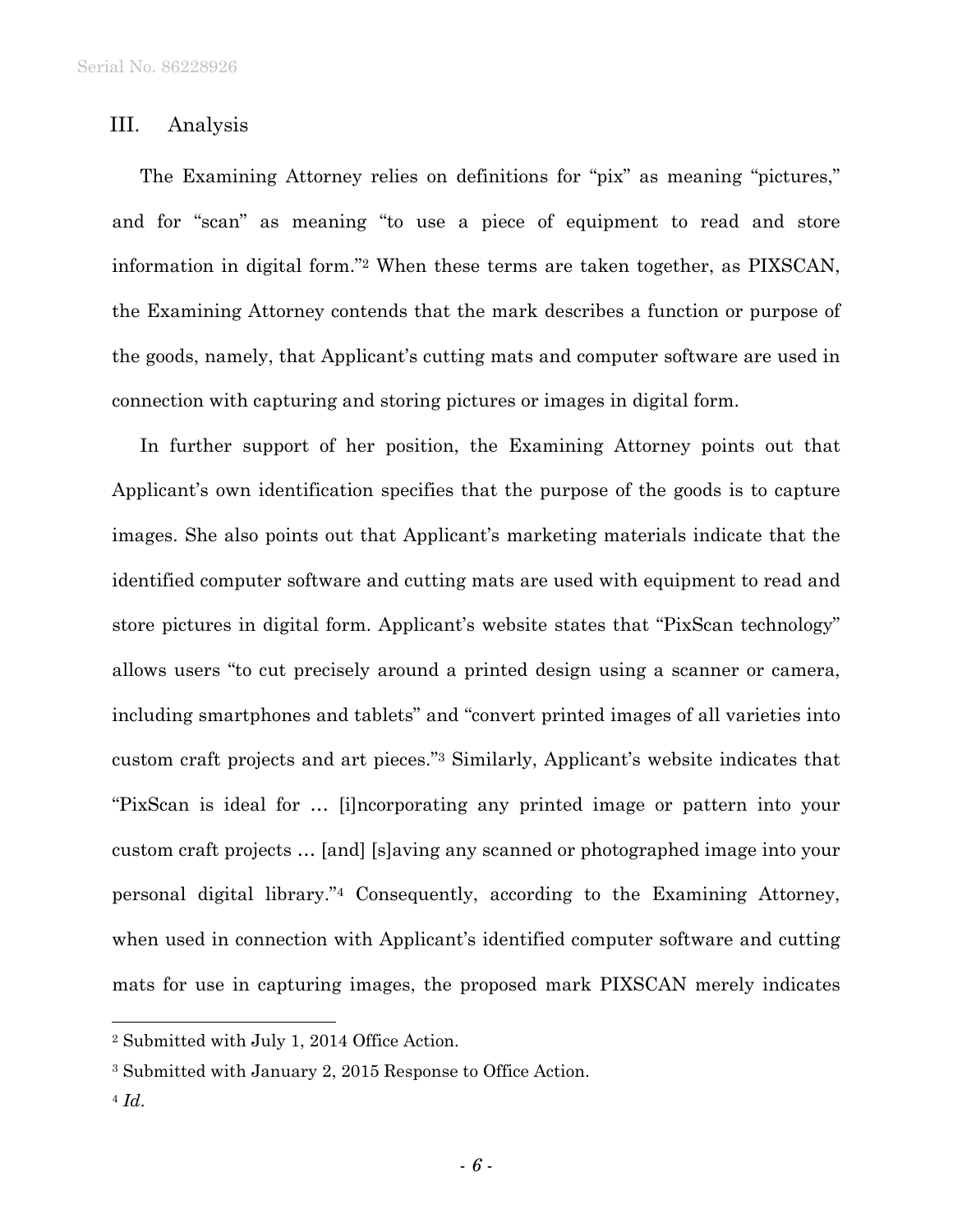$\overline{a}$ 

that Applicant's goods are used in connection with reading and storing pictures in digital form.

The Examining Attorney also has submitted copies of third-party registrations that include the words PIX used in connection with images or pictures (e.g., 2863149 and 3270435), or SCAN for software and other goods used in connection with scanning, capturing or working with images (e.g., Reg. Nos. 3566514 and 4299080).5 In each instance, the word PIX or the word SCAN has been disclaimed. Third-party registrations featuring goods that are the same as or similar to an applicant's goods are probative evidence on the issue of descriptiveness of a word or term in the mark, where the relevant word or term is disclaimed. *See Institut National des Appellations D'Origine v. Vintners Int'l Co.*, 958 F.2d 1574, 22 USPQ2d 1190, 1196 (Fed. Cir. 1992); *In re Box Solutions Corp.*, 79 USPQ2d 1953, 1955 (TTAB 2006); *In re Finisar Corp.*, 78 USPQ2d 1618, 1621 (TTAB 2006), *aff'd per curiam*, 223 Fed. App'x 984 (Fed. Cir. 2007).

The Examining Attorney further made of record screenshots from several commercial websites showing the term PIX used in connection with capturing and storing images and pictures. For example, the www.emc.com website describes the "EMC Captiva PixTools Toolkit" as "a software development kit specifically built for imaging capture, including scanning, viewing, and image processing[,]" and the article *What Is Verizon Pix Place* on the www.ehow.com website explains that "It is designed to work with Verizon's camera devices, and allows users to do more with

<sup>5</sup> Submitted with the July 1, 2014 and January 24, 2015 Office Actions, respectively.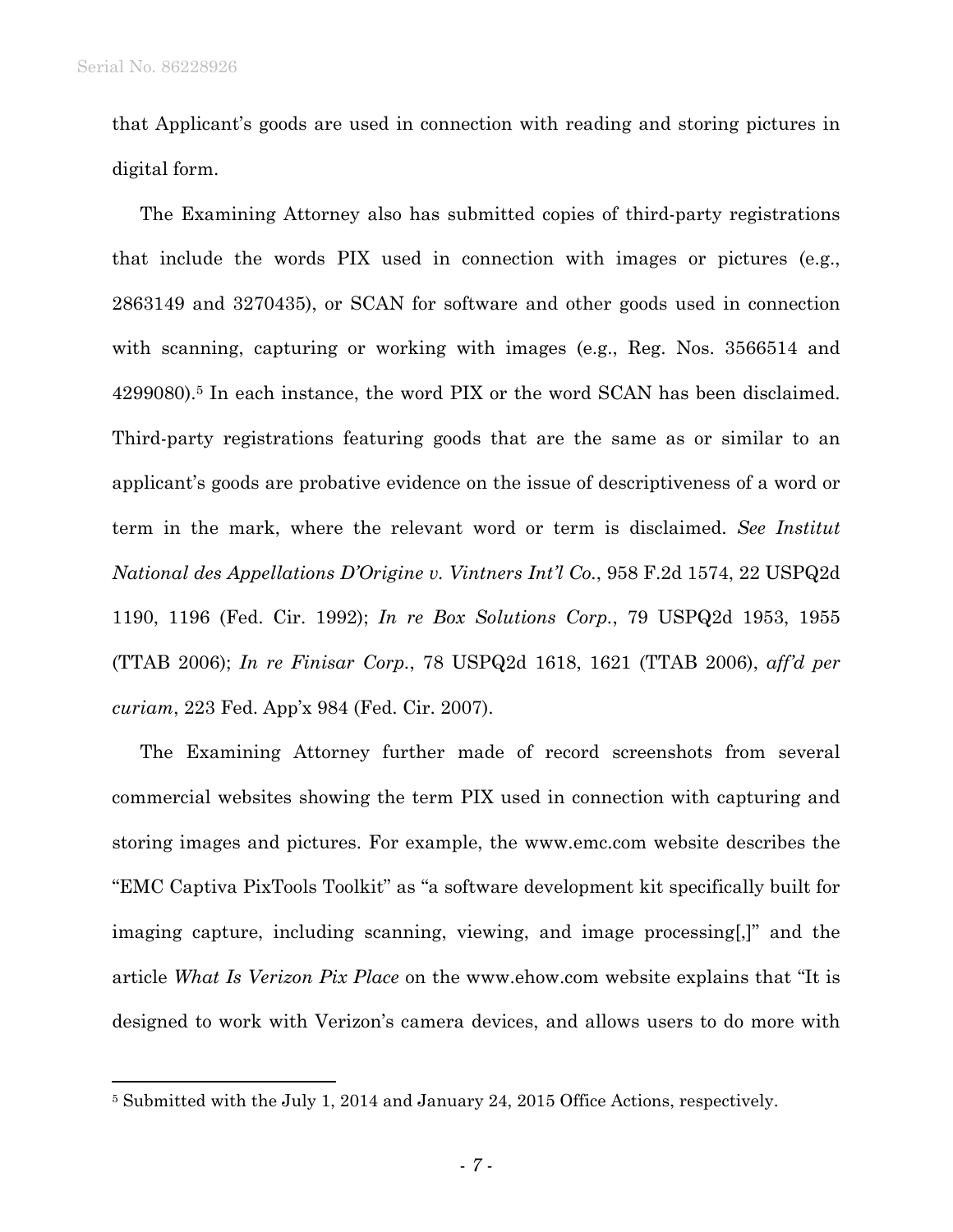the pictures and videos captured with cell phones. You can utilize Pix Place to edit, store and print your favorite shots."6

Based on the foregoing, we have no doubt that consumers who see the proposed mark PIXSCAN used on the computer software and cutting mats for capturing images identified in the application, immediately would understand that the goods are used in connection with capturing and storing pictures and images in digital form. Accordingly, the mark is merely descriptive of the identified goods.

We are not persuaded by Applicant's arguments that the mark is suggestive. For example, Applicant offers several definitions of "picture scan." However, in light of the evidentiary ruling above, this argument lacks evidentiary support. Moreover, as stated above, the meaning of a term must be considered in relation to the identified goods (described as being used for "capturing images"), and when used in connection with Applicant's identified goods, it is clear that the definitions referenced by the Examining Attorney would apply.

Applicant argues that the identifications of goods are quite broad, implying that the proposed mark would not immediately tell a consumer what the goods are. However, this is not a correct application of the test. As explained above, the determination of whether or not a mark is merely descriptive must be made in relation to the goods for which registration is sought and the question is whether someone who knows what the goods are will understand the mark to convey

 $\overline{a}$ 

<sup>6</sup> Submitted with the January 24, 2015 Office Action.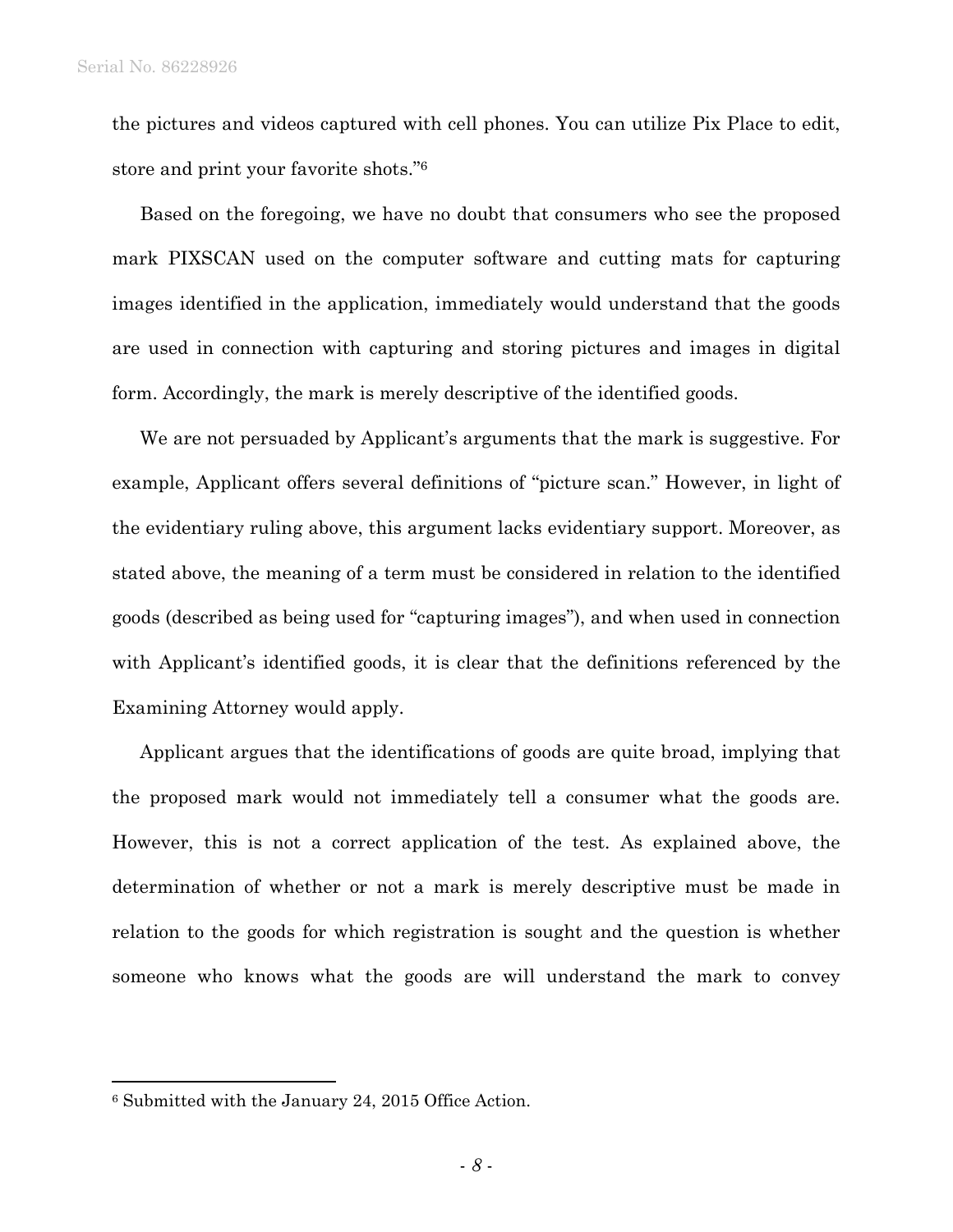information about them. *See DuoProSS,* 103 USPQ2d at 1757; *Abcor*, 200 USPQ at 218.

Finally, contrary to Applicant's contention, the fact that the descriptive term PIXSCAN is not itself found in the dictionary is not controlling on the question of registrability. *In re Planalytics, Inc*., 70 USPQ2d 1453, 1456 (TTAB 2004) (GASBUYER is merely descriptive of providing online risk management services in the field of pricing and purchasing decisions for natural gas); *In re Orleans Wines, Ltd*., 196 USPQ 516, 517 (TTAB 1977) (BREADSPRED for jellies and jams is merely descriptive). The test is whether the merely descriptive components retain their merely descriptive significance in relation to the goods when the mark is considered as a whole; if they do, the resulting combination is also merely descriptive. *See, e.g., Oppedahl & Larson*, 71 USPQ2d at 1371-72; *In re King Koil Licensing Co.*, 79 USPQ2d 1048, 1052 (TTAB 2006) (holding THE BREATHABLE MATTRESS merely descriptive of beds, mattresses, box springs, and pillows where the evidence showed that the term "breathable" retained its ordinary dictionary meaning when combined with the term "mattress" and the resulting combination was used in the relevant industry in a descriptive sense). In this case, the terms "pix" and "scan" individually have descriptive meanings when used in connection with the identified goods; together, the term "pixscan" retains this descriptive meaning.